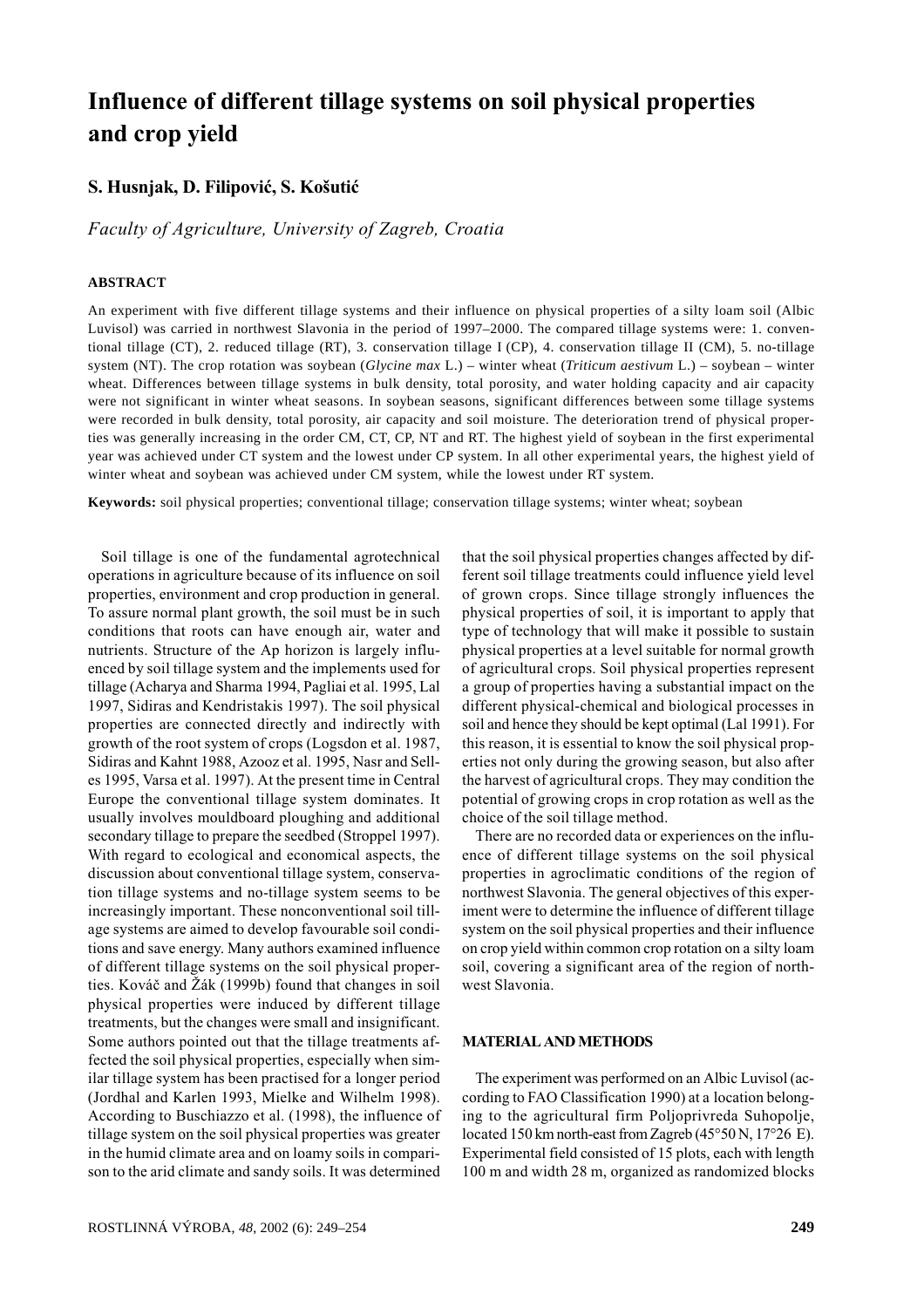with three replications. The soil on the site belongs by its texture to the silty loam (22% clay, 69% silt and 9% sand). The soil is acid with pH 5.6 (measured in water) and pH 4.9 (measured in 1M KCl) with 2.7% organic matter. The climate is semihumid, average annual precipitation of 817 mm and average annual temperature of  $11.1^{\circ}$ C. Average precipitation and air temperature during experimental period are shown in Table 1.

Five tillage systems and implements, which were included in some system, are as follows:

- 1. Conventional tillage plough, disc harrow, seedbed implement (CT)
- 2. Reduced conventional tillage plough, seed bed implement (RT)
- 3. Conservation tillage I chisel plough, power harrow (CP)
- 4. Conservation tillage II chisel plough, multitiller (CM)
- 5. No-tillage system no-till planter (NT)

In the season of 1995–1996, this field was in a resting stage. The previous crop in the season of 1994–1995 was winter barley, and the tillage was conventional. In the first year of experiment, primary tillage with mouldboard plough and chisel plough was done on October 14, 1996. Secondary tillage with disc harrow, seedbed implement, power harrow, and multitiller, was done on April 15, 1997. Field was sawn with soybean (Glycine max L.), cultivar Gordana, on April 18, 1997. Soybean was harvested on October 06, 1997. In the second year, primary tillage was done on October 23, 1997, and secondary tillage on October 28, 1997. Field was sawn with winter wheat (Triticum aestivum L.), variety Manda, on October 30, 1997. Winter wheat was harvested on July 07, 1998. Third year primary tillage was performed on October 25, 1998, and secondary tillage on April 15, 1999. Soybean was sawn May 02, 1999, and harvested on October 21, 1999. Fourth year primary tillage for winter wheat was done on October 23, 1999, and secondary tillage on October 25, 1999. Winter wheat was sawn on October 26, 1999, and harvested on July 03, 2000. Fertilizing and crop protection were uniform for the whole experimental field. Undisturbed soil samples were collected immediately after harvesting from non-traffic zone. Sampling was carried out by sampling cylinders of 100 cm<sup>3</sup> volume by Kopecky method at soil layers  $0-5$ ,  $15-20$ , and  $30-35$  cm, respectively, in three replicates. Soil physical properties were determined as follows: soil texture analysis was carried out by pipette method, while samples were prepared by Na-pyrophosphate, soil bulk density and water holding capacity by Kopecky's cylinders, total porosity was calculated from bulk density and particle density, air capacity was calculated as a difference between total porosity and water holding capacity, and soil moisture content was determined by gravimetric method. The data were analysed using analysis of variance (ANOVA). A Duncan's test was used to compare the mean values when a significant variation was highlighted by ANOVA. The differences were accepted as significant if  $P < 0.05$ .

### RESULTS AND DISCUSSION

This study of the soil physical properties was based on samples taken at the end of the growing season (immediately after harvesting) of the tested crops, soybean and winter wheat. Bulk density is usually used as the most important parameter of the soil physical status. The average bulk density (Bd) for all variants, depths and years was  $1.50$  mg.m<sup>-3</sup>. The average bulk density for all years and depths per particular tillage systems varied from 1.46 (CM), 1.49 (CT), 1.50 (CP), 1.52 (NT) to 1.53 mg.m<sup>-3</sup> (RT). A statistically significant difference was recorded only between CM and RT tillage systems. However, analyzing the differences in the average values of all depths between particular tillage systems for each year separately, no significant differences between tillage systems were recorded for winter wheat of both growing seasons (1997 and 1999). For soybeans grown in 1997 (first investiga-

Table 1. Average precipitation and air temperature during growing season of soybean (1997 and 1999), winter wheat (1997/1998 and 1999/2000) and thirty-years average (1965–1994)

| Month     |       |       | Precipitation (mm) |      |           |      |        | Air temperature $(^{\circ}C)$ |        |           |
|-----------|-------|-------|--------------------|------|-----------|------|--------|-------------------------------|--------|-----------|
|           | 1997  | 1998  | 1999               | 2000 | 1965-1994 | 1997 | 1998   | 1999                          | 2000   | 1965-1994 |
| January   |       | 89.9  | 32.0               | 5.0  | 47.5      |      | 3.3    | 0.9                           | $-0.7$ | 0.1       |
| February  |       | 2.5   | 85.1               | 20.3 | 45.9      |      | 6.0    | 2.0                           | 5.0    | 1.6       |
| March     |       | 57.6  | 26.6               | 43.8 | 65.0      |      | 5.4    | 8.6                           | 7.6    | 6.4       |
| April     | 53.4  | 77.8  | 92.8               | 52.4 | 61.3      |      | 12.7   | 12.5                          | 14.5   | 11.2      |
| May       | 81.5  | 90.0  | 86.4               | 55.9 | 82.1      |      | 15.9   | 17.1                          | 17.8   | 16.2      |
| June      | 101.1 | 62.8  | 157.9              | 40.8 | 102.9     |      | 21.5   | 19.8                          | 18.8   | 19.0      |
| July      | 144.7 | 163.8 | 135.9              |      | 61.6      |      | 21.3   | 21.8                          |        | 21.8      |
| August    | 77.6  | 143.0 | 83.1               |      | 75.0      |      | 21.0   | 20.9                          |        | 21.2      |
| September | 2.3   | 115.7 | 48.8               |      | 69.9      |      | 15.4   | 18.7                          |        | 17.2      |
| October   | 79.2  | 131.3 | 44.4               |      | 68.6      | 9.1  | 12.8   | 11.5                          |        | 11.2      |
| November  | 89.7  | 93.5  | 132.3              |      | 62.3      | 5.8  | 4.1    | 3.7                           |        | 5.0       |
| December  | 97.7  | 40.2  | 56.9               |      | 75.2      | 2.9  | $-2.3$ | 1.7                           |        | 1.9       |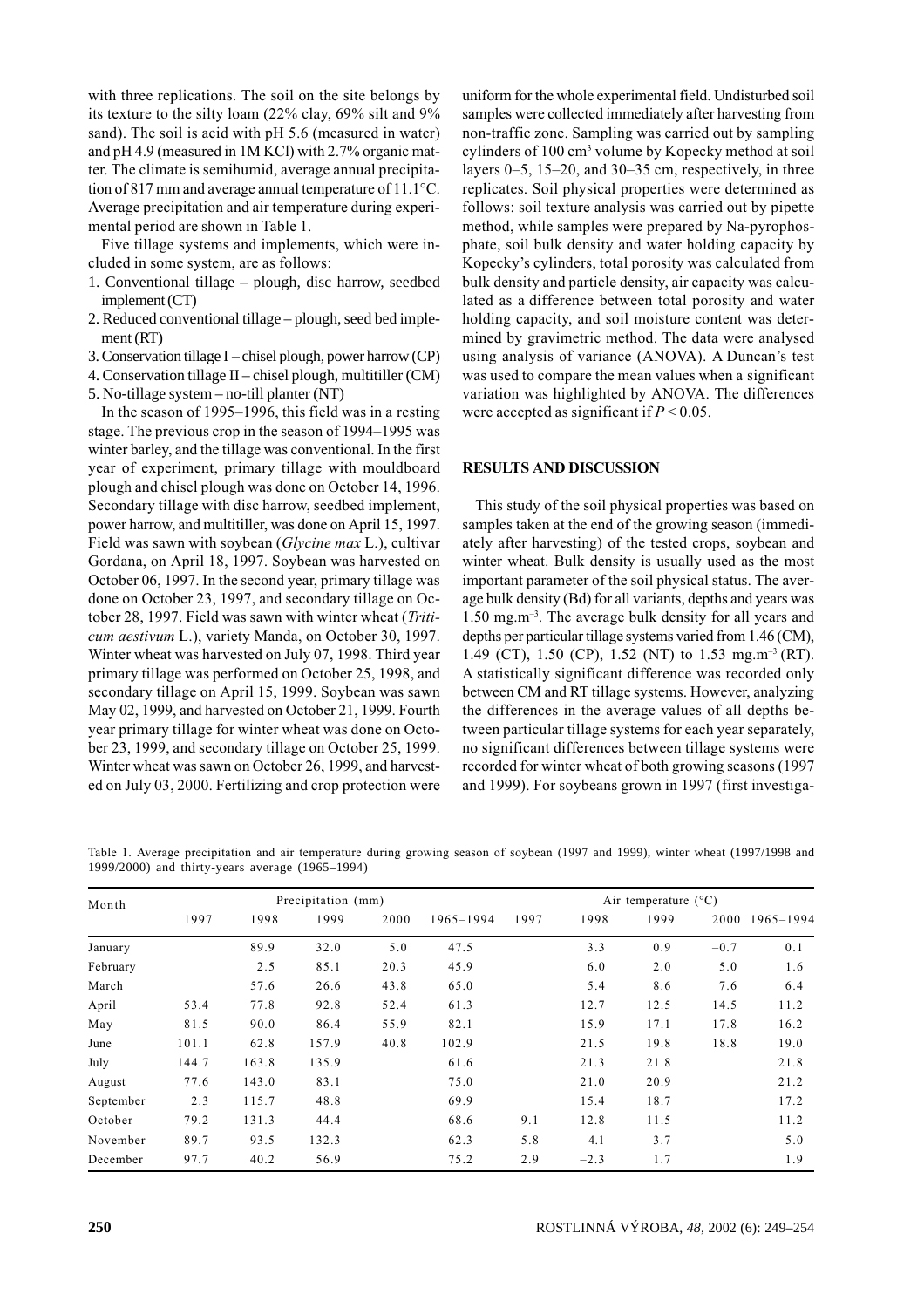|                   |                      |                  |                          |              |       |       |            | Table 2. Soil physical properties after soybean (1997 and 1999) and winter wheat (1998 and 2000) harvesting |                   |       |       |                  |       |              |                |       |                |       |                   |       |           |
|-------------------|----------------------|------------------|--------------------------|--------------|-------|-------|------------|-------------------------------------------------------------------------------------------------------------|-------------------|-------|-------|------------------|-------|--------------|----------------|-------|----------------|-------|-------------------|-------|-----------|
| Tillage<br>system | Depth<br>$\epsilon$  |                  |                          | Soybean 1997 |       |       |            |                                                                                                             | Winter wheat 1998 |       |       |                  |       | Soybean 1999 |                |       |                |       | Winter wheat 2000 |       |           |
|                   |                      | Bd               | $\overline{\phantom{a}}$ | ර්           | ී     | W c   | Bd         | ≏                                                                                                           | ర్                | ී     | W c   | Bd               | ≏     | ර්           | C <sub>a</sub> | W c   | <b>R</b>       | ≏     | రీ                | Ca    | $\bar{w}$ |
| CT                | $\zeta$ – 0          | 1.35             | 48.08                    | 38.12        | 9.96  | 20.87 | $-45$      | 44.23                                                                                                       | 37.69             | 6.54  | 5.92  | 1.42             | 45.38 | 7.86         | 7.52           | 24.83 | 1.46           | 43.85 | 37.5              | 6.30  | 21.60     |
|                   | $5 - 20$             | $-48$            | 43.08                    | 37.16        | 5.92  | 19.35 | .54        | 40.77                                                                                                       | 35.83             | 4.94  | 5.10  | 47               | 43.46 | 36.14        | 7.32           | 26.81 | .56            | 40.00 | 34.86             | 5.14  | 24.74     |
|                   | $30 - 35$            | $-45$            | 44.23                    | 37.37        | 6.86  | 18.51 | 60         | 38.46                                                                                                       | 35.03             | 3.43  | 22.12 | $\ddot{5}$       | 41.92 | 37.30        | 4.62           | 25.82 | .58            | 39.23 | 36.30             | 2.93  | 25.52     |
|                   | avg                  | $\ddot{4}$       | 45.13                    | 37.55        | 7.58  | 19.58 | .53        | 41.15                                                                                                       | 36.18             | 4.97  | 24.38 | $\dot{z}$        | 43.59 | 37.10        | 6.49           | 25.82 | .53            | 41.03 | 36.24             | 4.79  | 23.95     |
| RT                | $\zeta$ -0           | $-47$            | 43.46                    | 36.35        | 7.11  | 21.35 | -47        | 43.46                                                                                                       | 38.08             | 5.38  | 27.22 | 48               | 43.08 | 36.28        | 6.80           | 26.31 | 1.46           | 43.85 | 38.37             | 5.48  | 22.25     |
|                   | $15 - 20$            | .55              | 40.38                    | 36.11        | 4.27  | 19.57 | .57        | 39.62                                                                                                       | 35.39             | 4.23  | 24.31 | .53              | 41.15 | 36.63        | 4.52           | 27.52 | .56            | 40.00 | 5.26              | 4.74  | 24.26     |
|                   | $30 - 35$            | $\overline{.51}$ | 41.92                    | 36.30        | 5.62  | 18.42 | 5.         | 38.08                                                                                                       | 34.96             | 3.12  | 21.43 | $\dot{5}$        | 40.77 | 35.57        | 4.20           | 25.71 | .59            | 38.85 | 35.63             | 3.22  | 25.85     |
|                   | avg                  | $\ddot{5}$       | 41.92                    | 36.25        | 5.67  | 19.78 | .55        | 40.39                                                                                                       | 36.14             | 4.24  | 24.32 | .52              | 41.67 | 36.49        | 5.17           | 26.51 | $-54$          | 40.90 | 36.42             | 4.48  | 24.12     |
| C <sub>P</sub>    | $6 - 5$              | $\ddot{ }$       | 46.15                    | 37.33        | 8.82  | 19.97 | $\dot{4}$  | 44.23                                                                                                       | 38.26             | 5.97  | 27.50 | $\frac{43}{5}$   | 45.00 | 37.85        | 7.15           | 27.22 | 1.44           | 44.62 | 37.97             | 6.65  | 24.50     |
|                   | $15 - 20$            | $\overline{5}$   | 41.92                    | 37.23        | 4.69  | 20.95 | .56        | 40.00                                                                                                       | 35.44             | 4.56  | 27.11 | $-52$            | 41.54 | 35.87        | 5.67           | 30.61 | $-56$          | 40.00 | 34.38             | 5.62  | 26.68     |
|                   | $30 - 35$            | 1.46             | 43.85                    | 37.26        | 6.59  | 18.05 | .59        | 38.85                                                                                                       | 35.21             | 3.64  | 23.90 | $^{1.48}$        | 43.08 | 36.61        | 6.47           | 29.24 | 1.57           | 39.62 | 34.69             | 4.93  | 27.85     |
|                   | avg                  | 1.46             | 43.97                    | 37.27        | 6.70  | 19.66 | .53        | 41.03                                                                                                       | 36.30             | 4.72  | 26.17 | 1.48             | 42.21 | 36.78        | 6.43           | 29.02 | 1.52           | 41.41 | 35.68             | 5.73  | 26.34     |
| ŠЯ                | $0 - 5$              | 1.34             | 48.46                    | 38.03        | 10.43 | 22.60 | $\ddot{4}$ | 44.62                                                                                                       | 37.92             | 6.70  | 28.22 | $\frac{1}{4}$    | 46.15 | 36.43        | 9.72           | 26.35 | 43.<br>ك       | 45.00 | 37.90             | 7.10  | 24.05     |
|                   | $15 - 20$            | 1.34             | 48.46                    | 38.34        | 10.12 | 21.80 | .53        | 41.15                                                                                                       | 35.33             | 5.82  | 27.61 | $\ddot{4}$       | 45.00 | 36.15        | 8.85           | 31.14 | $-54$          | 40.77 | 34.20             | 6.57  | 25.90     |
|                   | $30 - 35$            | 38               | 46.92                    | 39.34        | 7.58  | 21.60 | .59        | 38.85                                                                                                       | 34.05             | 4.80  | 24.13 | $\overline{147}$ | 43.46 | 35.52        | 7.94           | 29.82 | .57            | 39.62 | 34.47             | 5.15  | 28.15     |
|                   | avg                  | 1.35             | 47.95                    | 38.57        | 9.38  | 22.00 | .52        | 41.54                                                                                                       | 35.77             | 5.77  | 26.65 | $\dot{4}$        | 44.87 | 36.03        | 8.84           | 29.10 | $\overline{5}$ | 41.80 | 35.52             | 6.27  | 26.03     |
| H<br>Z            | $\zeta$ -0           | $\ddot{3}1$      | 49.62                    | 38.39        | 11.23 | 22.95 | $\ddot{4}$ | 45.38                                                                                                       | 38.59             | 6.79  | 29.12 | $\cdot$ .37      | 47.31 | 38.11        | 9.20           | 28.35 | $\frac{42}{1}$ | 45.38 | 38.17             | 7.21  | 26.61     |
|                   | $15 - 20$            | .58              | 39.23                    | 35.06        | 4.17  | 23.35 | .57        | 39.62                                                                                                       | 35.70             | 3.92  | 27.64 | .57              | 39.62 | 34.27        | 5.35           | 34.27 | .57            | 39.62 | 5.52              | 4.10  | 28.20     |
|                   | $30 - 35$            | 1.58             | 39.23                    | 35.78        | 3.45  | 22.20 | .63        | 37.31                                                                                                       | 34.68             | 2.63  | 26.41 | .57              | 39.62 | 35.81        | 3.81           | 32.41 | 09.1           | 38.46 | 34.85             | 3.61  | 29.52     |
|                   | avg                  | 1.49             | 42.69                    | 36.41        | 6.28  | 22.83 | 1.54       | 40.77                                                                                                       | 36.32             | 4.45  | 27.72 | .50              | 42.18 | 36.06        | 6.12           | 31.68 | 1.53           | 41.15 | 36.18             | 4.44  | 28.11     |
|                   | $LSD$ ( $P < 0.05$ ) | 0.089            | 3.451                    | 3.985        | 2.827 | 3.000 | 0.071      | 3.318                                                                                                       | 2.920             | 2.125 | 3.301 | 0.069            | 3.198 | 3.640        | 3.124          | 3.211 | 0.075          | 3.110 | 3.125             | 2.325 | 3.945     |
|                   |                      |                  |                          |              |       |       |            |                                                                                                             |                   |       |       |                  |       |              |                |       |                |       |                   |       |           |

Bd = bulk density (mg.m<sup>-3</sup>), P = total porosity (vol. %), Cw = water holding capacity (vol. %), Ca = air capacity (vol. %), Wc = soil moisture (vol. %), avg = average, LSD = least significant difference

| I                       |
|-------------------------|
| Š<br>J                  |
|                         |
| ł                       |
| <b>Thom</b>             |
| .<br>בינוש              |
| $\frac{1}{2}$           |
| $\frac{1}{2}$<br>ì<br>į |
| $\frac{1}{2}$<br>C to C |
| ļ                       |
|                         |
| $+2+$<br>į              |
| í<br>l                  |
|                         |
| l<br>$\vdots$           |
| $\frac{1}{2}$           |
|                         |
| ole                     |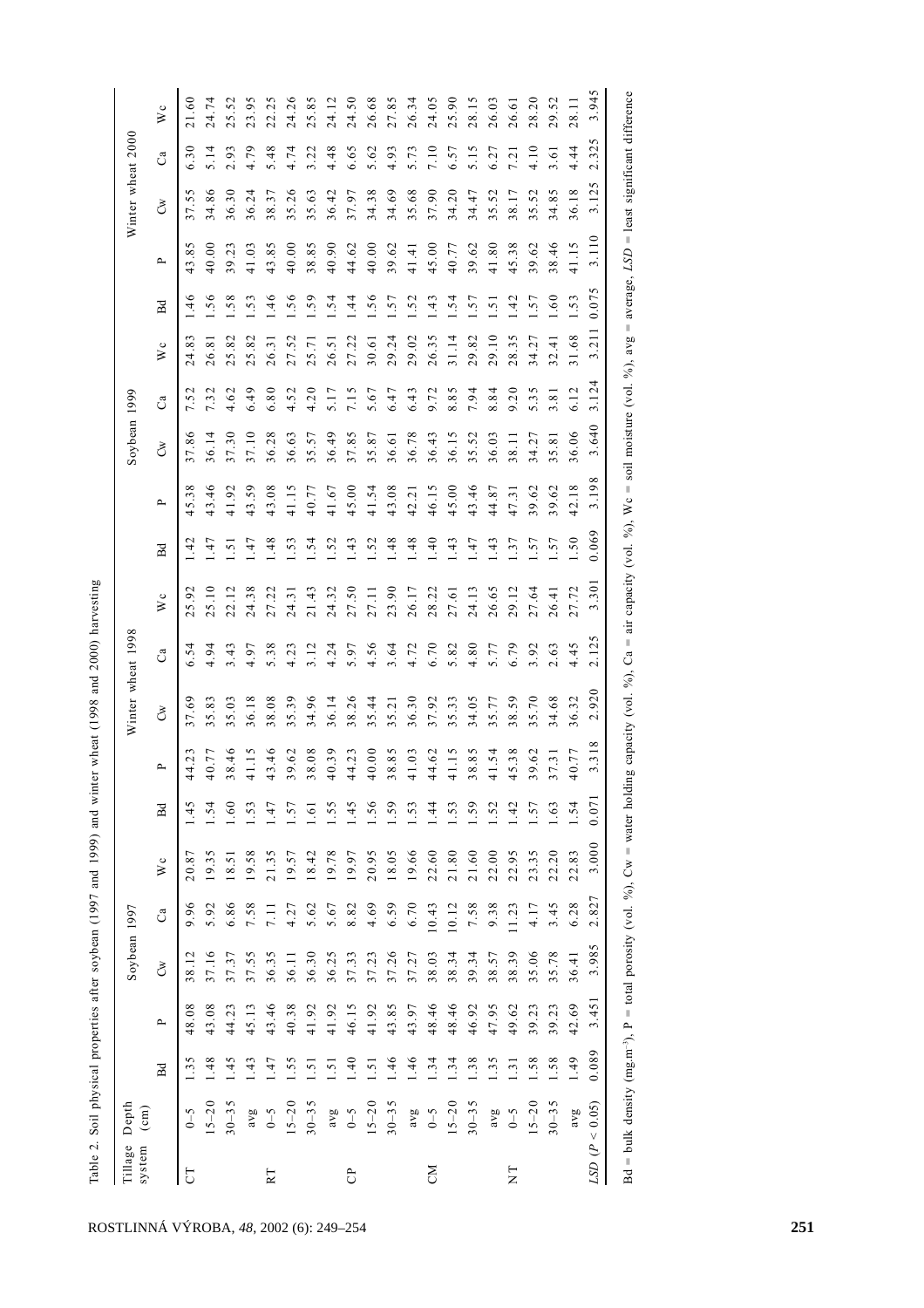Table 3. Average yields of winter wheat and soybean (mg.ha<sup>-1</sup>)

| Tillage<br>system    | 1997 | Soybean Winter wheat Soybean Winter wheat<br>1998 | 1999 | 2000 |
|----------------------|------|---------------------------------------------------|------|------|
| C <sub>T</sub>       | 3.46 | 5.75                                              | 2.64 | 5.42 |
| <b>RT</b>            | 3.09 | 5.27                                              | 2.49 | 5.22 |
| CP                   | 2.96 | 5.51                                              | 2.57 | 5.49 |
| <b>CM</b>            | 3.40 | 5.89                                              | 2.71 | 5.73 |
| NT.                  | 3.26 | 5.73                                              | 2.60 | 5.62 |
| $LSD$ ( $P < 0.05$ ) | 0.36 | 0.58                                              | 0.29 | 0.52 |

 $LSD$  = least significant difference

tion year), a significant difference was determined between CM and RT, CP or NT systems. For soybeans grown in 1999, a significant difference was determined between CM and RT or NT systems (Table 2). Significant differences in bulk density between different tillage systems were recorded at particular soil depths. The lowest average value for all four years was determined for the depth of 0–5 cm, where it varied from 1.38 (CM) to 1.47 mg.m<sup>-3</sup> (RT). At the depth of  $15-20$  cm, it ranged from 1.46 (CM) to  $1.57$  mg,m<sup>-3</sup> (NT), while at the depth of  $30-35$  cm it varied from 1.50 (CM) to  $1.60$  mg.m<sup>-3</sup> (NT). According to Lhotský (1991), soil bulk density above  $1.50$  mg.m<sup>-3</sup> in the plough horizon on medium heavy soils has a negative effect on the growth and development of agricultural crops and is regarded as the threshold value of adverse soil compaction. Similar results were reported also by Butorac et al. (1992). They recorded the highest soybean yield on Luvisol with the average bulk density of 1.40 mg.m<sup>-3</sup>, while a much lower yield was obtained with the bulk density of  $1.60$  mg.m<sup>-3</sup>. Soils with a high bulk density of the sub-plough horizon have also poor internal drainage and are characterized by reduced root growth, resulting in a substantial yield decrease (Varsa et al. 1997). Under soybeans of both growing seasons, it was only in CM tillage system that no bulk density values above  $1.50$  mg.m<sup>-3</sup> were recorded, while in other systems significantly higher values than the given one were recorded at the depths of 15-20 and 30-35 cm. The highest values, as high as  $1.58$  mg.m<sup>-3</sup>, were recorded in NT and RT tillage systems. Under winter wheat in both growing seasons, at the depths of 15–20 cm and 30–35 cm in all tillage systems, values higher than the said soil compaction threshold were recorded as well as the highest value at all being 1.63 mg.m<sup>-3</sup>. Soil bulk density under soybeans grown in 1999 and under winter wheat grown in 1999/2000 was significantly higher than the bulk density under these crops from the initial growing seasons, which confirms the trend of increasing bulk density and soil compaction under the same tillage systems. Similar results on the increase of bulk density compared to the first investigation year were reported also by Kováč and Žák (1999a). For normal growth and development of most agricultural crops, the surface soil layer to the sowing depth should have a bulk density about 1.00 mg.m<sup>-3</sup>, and

the layer in which the seed is sown  $1.30-1.45$  mg.m<sup>-3</sup> (Miština and Kováč 1993). However, such conditions were not recorded in our study.

Higher bulk density reduced total porosity and changed the ratio of water holding capacity to air capacity in favour of water holding capacity. The average total porosity (P) for all variants, depths and years was 42.42%. Total porosity for all years and depths per particular tillage systems varied from 44.04% (CM), 42.72% (CT), 42.41% (CP), 41.70% (NT) to 41.22% (RT). Total porosity below 45% on medium heavy soils had a negative effect on plant growth (Lhotský 1991). The average soil water holding capacity (Cw) for all variants, depths and years was 36.46%. Very small differences in average Cw were determined for all four years compared to particular tillage systems, the values ranged from 36.24% (NT) to 36.77% (CT). The recorded differences were not statistically significant. The average soil air capacity (Ca) for all variants, depths and years was 5.95%. The average Ca for all years and depths per particular tillage systems ranges from 4.89% (RT), 5.46% (NT), 5.90% (CP), 5.96% (CT) to 7.57% (CM). Analyzing the differences in average Ca values of all depths between particular tillage systems for each year separately, no significant difference was recorded under winter wheat of both growing seasons. Under soybeans of both growing seasons, a difference in Ca was recorded only between RT and CM. Since air capacity below 10% is a limiting factor for the growth of agricultural crops because it has a substantial impact on yield (Racz 1981), this limit is regarded as the threshold value (Kováč and Žák 1999b).

The average soil moisture content (Wc) for all variants, depths and years was 25.19%. The average moisture for all investigation years and depths per particular tillage systems ranged from 23.43% (CT), 23.68% (RT), 25.30%  $(CP)$ , 25.95%  $(CM)$  to 27.59% (NT). Statistically significant differences were recorded between NT and CT or RT tillage systems. Based on the differences in average moisture values of all depths among particular tillage systems for each year separately, significant differences were recorded for soybeans grown in 1997 between NT and CT, RT or CP systems. Similar results were also obtained for soybeans grown in 1999, where significant differences were recorded between NT and CT or RT, as well as between CT and CM tillage systems. Differences in average moisture values recorded for winter wheat of both growing seasons are significant only between NT and CT or RT tillage systems. The lowest average moisture content of all years per particular tillage systems at the depth of  $0-5$  cm was determined in CT and at  $15-20$ and 30–35 cm in RT, while the highest moisture content at all three depths were recorded in NT system. At the depth of 0–5 cm the recorded difference is significant only between NT and CT, at the depths of 15–20 and 30– 35 cm between NT and CT or RT tillage systems. Average soil moisture values of all years point to the trend of increased moisture in NT and CM tillage systems compared to CT and RT systems. Statistically significant dif-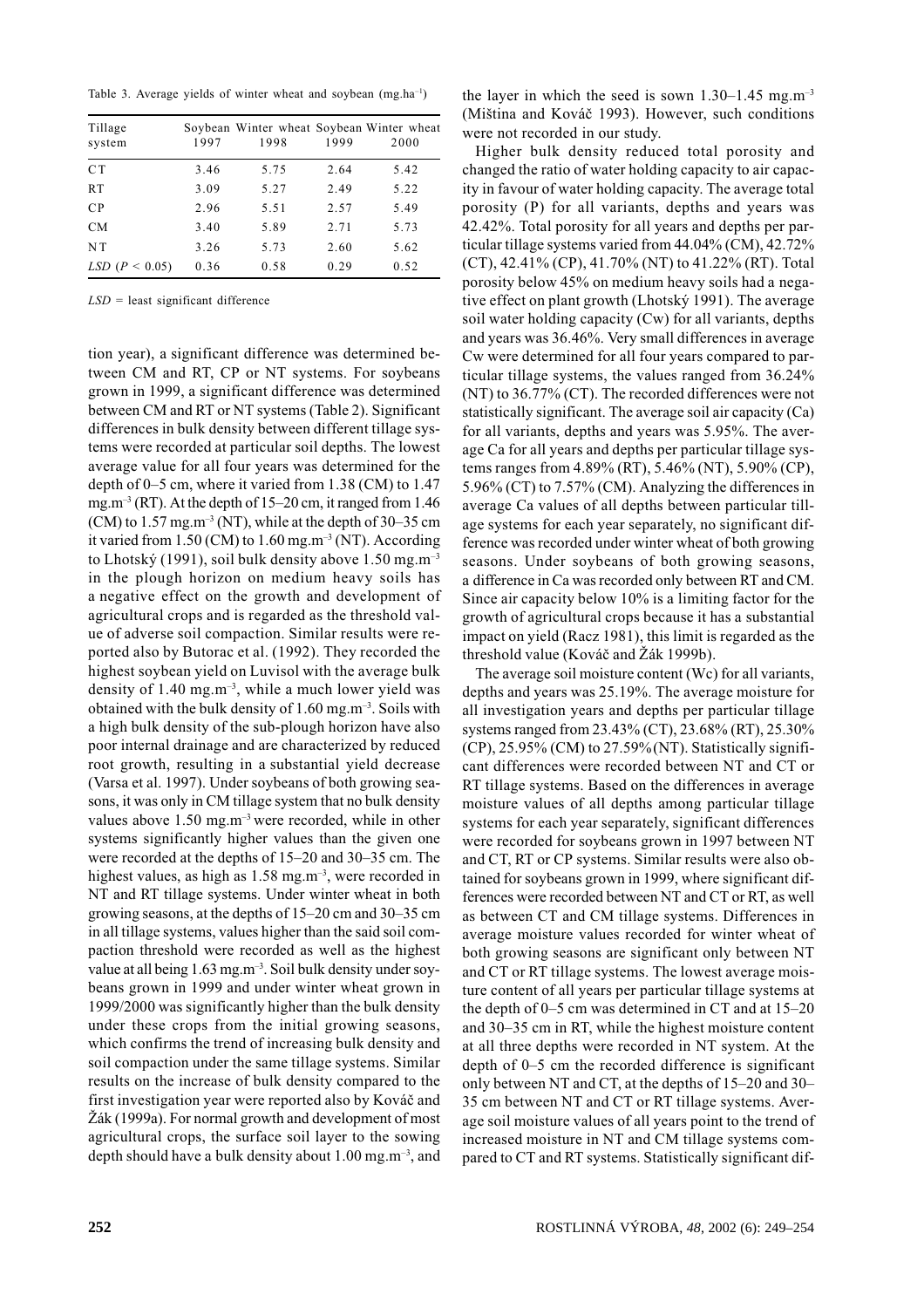ferences were determined only between NT and CT or RT tillage systems. Grevers et al. (1986) and Lyon et al. (1998) reported similar results.

In general, differences between tillage systems were more obvious in sovbean seasons than in winter wheat seasons. The deterioration trend of physical properties could be described as descent from CM, CT, CP and NT to RT tillage systems. Lindstrom and Onstad (1984), and Mielke and Wilhelm (1998) also reported similar results on substantial deterioration of soil physical properties with no-till system, as compared to conventional tillage. as a result of increased bulk density.

The highest vield of sovbean in the first experimental year was achieved under CT system and the lowest under CP system. Significantly, lower yield, in comparison with CT system, was achieved under RT and CP systems (Table 3). In other three experimental years, the highest yield of winter wheat and soybean was achieved under CM system, while the lowest under RT system, but the difference was significant only in winter wheat season 1997/1998. It is evident that CM tillage system that produced the most favourable soil physical properties achieved the highest vield, while the most unfavourable soil physical properties and the lowest yield were under the RT system. Further analysis of the soil physical properties influence on the achieved yield showed that bulk density and total porosity significantly influence crop yield. So, between crop yield and bulk density there was a strong reciprocal dependence  $(-0.558$  for soybean and -0.592 for winter wheat), while between crop yield and total porosity there was a strong direct dependence  $(0.598$  for soybean and  $0.614$  for winter wheat).

## **CONCLUSIONS**

Experiment showed that soil physical properties were influenced by different tillage systems in soybean and winter wheat production on silty loam. The most favourable soil physical properties (the lowest bulk density and the highest total porosity) were recorded under conservation tillage system (CM), while the most unfavourable were under reduced tillage system (RT). Differences between tillage systems were more obvious in soybean seasons. Among monitored soil physical properties, strong reciprocal dependence was found between crop yield and soil bulk density, and strong direct dependence between crop yield and total porosity. The highest crop yields except in the first experimental year were achieved under the CM system, while the lowest under the RT system.

## **REFERENCES**

Acharya C.L., Sharma P.D. (1994): Tillage and mulch effects on soil physical environment, root growth, nutrient uptake and yield of maize and wheat on an Alfisol in north-west India. Soil Tillage Res., 32: 291-302.

- Azooz R.H., Lowery B., Daniel T.C. (1995): Tillage and residue management influence on corn growth. Soil Tillage Res., 33: 215-227.
- Buschiazzo D.E., Panigatti J.L., Unger P.W. (1998): Tillage effects on soil properties and crop production in the subhumid and semiarid Argentinean Pampas. Soil Tillage Res,  $49:105 - 116$
- Butorac A., Bašić F., Turšić I., Mesić. M. (1992): The response of some field crops to soil compaction. Proc. Int. Conf. Soil Compaction and Soil Management, Tallin: 276– 285.
- FAO (1990): FAO UNESCO Soil map of the world. Revised legend. Rome.
- Grevers M.C., Kirkland J.A., De Jong E., Rennie D.A. (1986): Soil water conservation under zero and conventional tillage systems on the Canadian prairies. Soil Tillage Res., 8: 265-276.
- Jordhal J.L., Karlen P.L. (1993): Comparison of alternative farming system – Soil aggregate stability. Amer. J. Alt. Agric., 8: 27-33.
- Kováč K., Žák Š. (1999a): Influence of various ways of soil cultivation on selected physical properties. Ved. Práce, VÚRV Piešťany, 29: 13–22. (In Slovak)
- Kováč K., Žák Š. (1999b): The effect of different types of soil cultivation on its physical and hydrophysical properties. Rostl. Výr., 45: 359-364. (In Slovak)
- Lal R. (1991): Tillage and agricultural sustainable. Soil Tillage Res., 20: 133-146.
- Lal R. (1997): Long-term tillage and maize monoculture effects on a tropical Alfisol in western Nigeria I. Crop yield and soil physical properties. Soil Tillage Res., 42: 145-160.
- Lhotský J. (1991): Komplexní agromeliorační soustavy pro zhutnělé půdy. Met. Zavád. Výsl. Výzk. Praxe, ÚVTIZ, Praha, 20.
- Lindstrom M.J., Onstad C.A. (1984): Influence of tillage systems on soil physical parameters and infiltration after planting. J. Soil Wat. Conserv, 39: 149-152.
- Logsdon S.D., Reneau R.B. Jr., Parker J.C. (1987): Corn seedling root growth as influenced by soil physical properties. Agron. J., 79: 221-224.
- Lyon J.D., Stroup W.W., Brown R.E. (1998): Crop production and soil water storage in long-term winter wheat-fallow tillage experiments. Soil Tillage Res., 49: 19-27.
- Mielke L.N., Wilhelm W.W. (1998): Comparisons of soil physical characteristics in long-term tillage, winter wheatfallow tillage experiments. Soil Tillage Res., 49: 29-35.
- Miština T., Kováč K. (1993): Ochranné obrábanie pôdy. VÚRV, Piešťany.
- Nasr H.M., Selles F. (1995): Seedling emergence as influenced by aggregate size, bulk density and penetration resistance of the seedbed. Soil Tillage Res., 34: 61-76.
- Pagliai M., Paglione M., Panini T., Maletta M., Lamarca M. (1995): The structure of two alluvial soils in Italy after 10 years of conventional and minimum tillage. Soil Tillage Res., 34: 209-223.
- Racz Z. (1981): Meliorativna pedologija. Geodet. Fak., Zagreb.